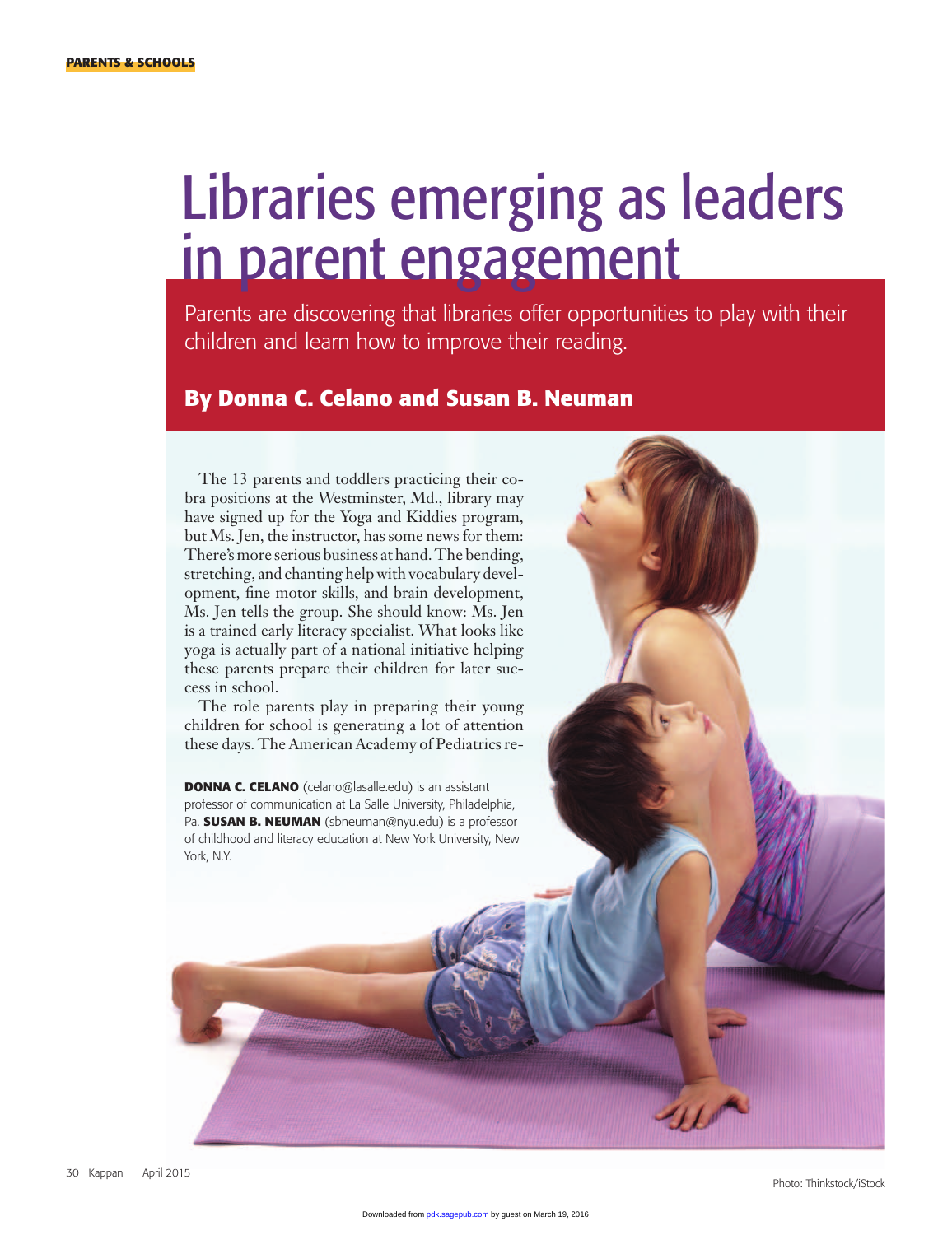

Librarians' most urgent wish is that parents make the connection between activities such as playing and singing and early literacy.

cently issued a statement recommending that parents read aloud to their infants from birth (Rich, 2014). Legislators at the national and state level are also championing the message of more parent engagement. This confirms what many educators have been saying for years: Parents play a pivotal part in a child's school readiness. Unfortunately, not all parents are prepared to do this. Many parents, particularly those living in low-income communities, face challenges in filling this role. Our research shows that families living in low-income neighborhoods have access to fewer books and computers; low-income children also spend less time reading with a parent or other adult. The result is that low-income preschoolers hear fewer words and gain less knowledge, thus falling behind their affluent peers before they even set foot in kindergarten (Neuman & Celano, 2012).

The good news, applauded by families and educators too, is that help often is around the corner — at the local library. Located in most communities throughout the nation, libraries are an oftenoverlooked, yet vital local source of expertise and resources dedicated to fostering parent engagement. Through a strong parent education initiative called Every Child Ready to Read, libraries are in the midst of reaching thousands of parents each month, particularly those in high-need families, in the hopes of changing many children's lives. Some 4,000 public libraries nationwide are involved.

#### A child's first teacher

The basic principles of Every Child Ready to Read are straightforward: Reading is an important life skill, learning to read starts at birth, and parents play an instrumental role as a child's first and

best teacher. To do this, Every Child Ready to Read encourages parents to interact with their children using the five practices of early literacy: singing, talking, reading, writing, and playing. While seemingly simple, the five practices are rooted in extensive research (Neuman & Roskos, 2007), which strongly indicates that these parent-child interactions greatly enhance a child's preliteracy skills.

In libraries throughout the country, the message of Every Child Ready to Read filters down in a variety of ways, but it usually involves librarians modeling the five practices for parents. The librarian then offers suggestions on how the parent can duplicate the activities at home, such as by singing a song or playing in a new way. Much of the modeling and instructing takes place during story times or other programming attended by parent and child in local branches or in informal interactions between librarian, parent, and child. But it also could take place outside the library in parent-only workshops at Head Start or teen-parent programs, or with entire families at large community events such as concerts.

#### The changing library

The Every Child Ready to Read initiative, first developed in 2004 and revised in 2010, represents a sharp turn in the way many libraries approach children's services. The traditional image of story times with children sitting quietly in rows while parents go off on their own has been increasingly replaced by a variety of programs and activities, including music, exercise, and play programs that parents and children attend together. Although book reading — the ultimate goal — is still modeled and encouraged, librarians also stress the importance of playing, singing,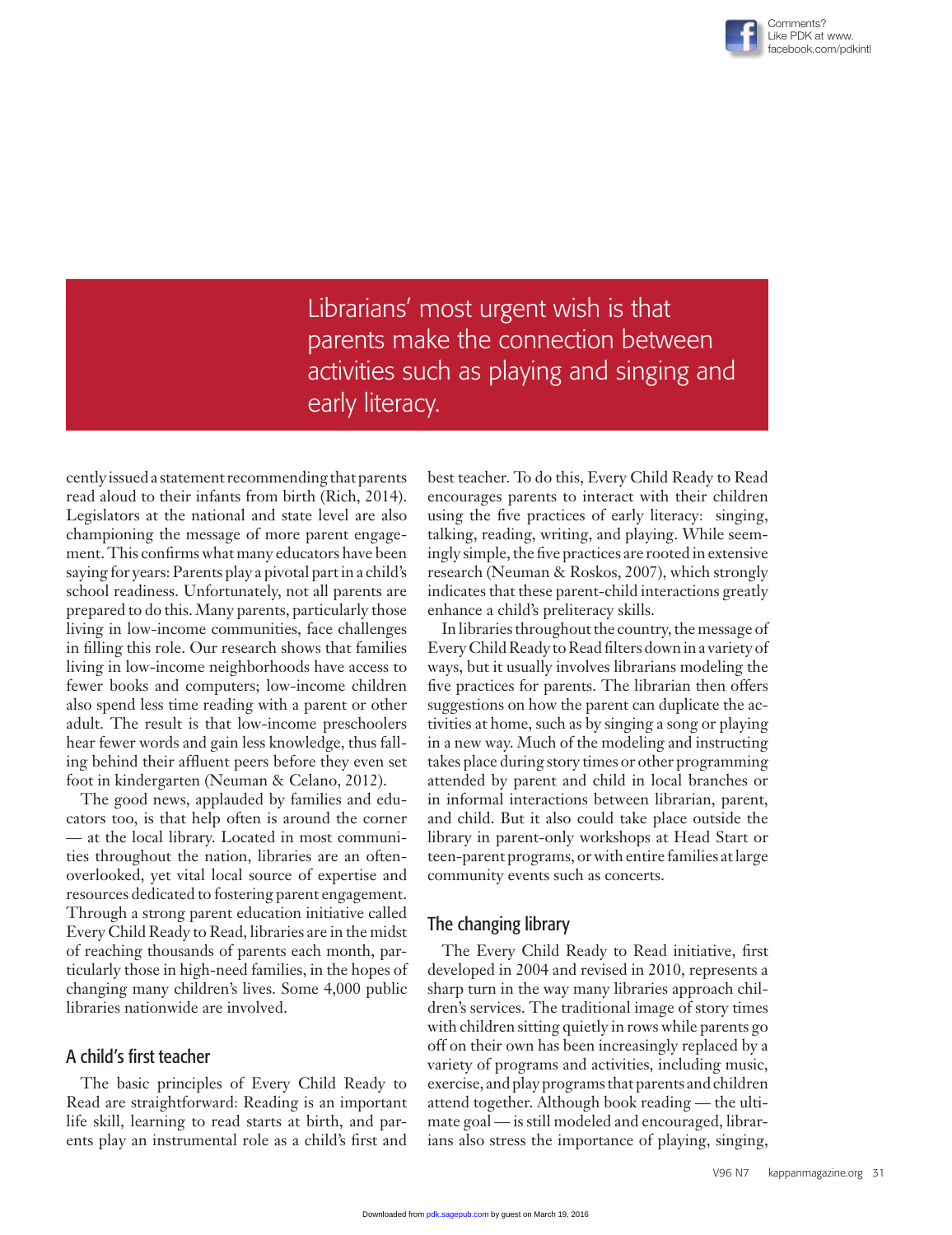and rhyming in fostering vocabulary development and school readiness. This shift in libraries' focus has evolved over time. While traditionally librarians used story time to foster children's reading readiness using rhyme and repetition, their attention was primarily on teaching the child exclusively. For many decades, parents were not encouraged to attend story hour, as a way for children to develop the independence needed to attend school. Parent engagement programs such as Every Child Ready to Read, however, take a different tack: Librarians can be more influential in a child's life by teaching the parent how to engage with the child in ways that will foster early literacy (Albright, Delicki, & Hinkle, 2009).

The result is that libraries are now often livelier, noisier places, featuring play zones and interactive stations designed to encourage parents to engage with their young children. Children's areas in libraries are filled with activities, toys, and games as well as books. Parents and children can connect through informal block play, a scheduled story time, or a less traditional activity, such as music or exercise class. Programming is often scheduled during evening or weekend hours to accommodate working families. What's more, since many programs include the entire family, parents can attend with children of varying ages. While a large-scale evaluation is pending, librarians initially report that the Every Child Ready to Read initiative is filling a vital need in many communities. In particular, the program is reaching a core group that benefit most: children in high-need communities who are likely to enter school less prepared than their wealthier peers.

We offer these findings based on our recent research to gauge how libraries are supporting parent engagement. Our initial visit to the Westminster, Md., library branch led to a series of phone interviews with librarians in 20 locations throughout the country. In our research, we found Every Child Ready to Read is bringing parents and children together in a wide range of communities serving low-income families, including immigrant families in Chicago and San Francisco, a Navajo reservation in New Mexico, teen-parent programs in San Antonio, and health clinics, homeless shelters, and refugee centers in Salt Lake City. And although the program is not without challenges, for many families, it is a step in the right direction.

#### Simple and reaffirming

One reason the program is working, librarians say, is that focusing on the five practices — singing, talking, reading, writing, and playing — is very parent friendly. Instead of learning new concepts, this approach reaffirms that many parents' current interactions with their children are helping the young ones learn. Naomi Smith, a librarian in the Parkland/ Spanaway Library in Tacoma, Wash., says many parents find it reinforcing. "They learn they can still do what they are doing — playing, singing," Smith said, "and they don't have to do something completely different."

This is welcome news for many parents who struggle to keep squirming toddlers interested and who worry that book reading is the only way to help children develop literacy skills. "Much of what parents think about how to get their child ready to read is counterproductive. I do a lot of permission giving," said Jenna Nemec-Loise, of the Roosevelt Branch Library in Chicago. "I let parents know it's OK to sing instead of read or to play instead of sit with a book." Nemec-Loise, who works closely with Mandarin Chinese families, finds that many parents, particularly non-native speakers, lack confidence in preparing their child for school. They want the children to learn English, but the parents themselves struggle with the language. "This limits their interactions with the child," said Nemec-Loise. "I tell them it's OK to speak in your native language."

Amy Koester of the Skokie (Ill.) Public Library, likens the five practices approach to a teacher dealing with children who have different learning styles. She encourages parents to try different ways to engage their children. "I want families to see the connection: It's OK if your child is fidgety and can't sit while you read to him. Reading is only part of it," she said.

#### Reading is only part of it

Librarians' most urgent wish is that parents make the connection between activities such as playing and singing and early literacy. "What's most surprising to the parents is the connection between music and reading," said Lisa Woodruff of the North Royalton branch in Cuyahoga County, Ohio. "I tell them rhyme is reading. Some children can sit for story time, but some children are best reached through music. Each time you bounce your baby on your knee, it's a syllable."

Many parents fail to realize the importance of play, the librarians said. Maria Trivisonno of the Warrensville Heights branch in Cuyahoga County, said the real value of Every Child Ready to Read is its emphasis on imaginative play. "This is vital to this community," she said of the library's many low-income families. "Parents here need to see us modeling playing and talking with the child, not at the child."

Like Trivisonno, many librarians struggle to attract low-income and immigrant families to the library for a variety of reasons. Many parents don't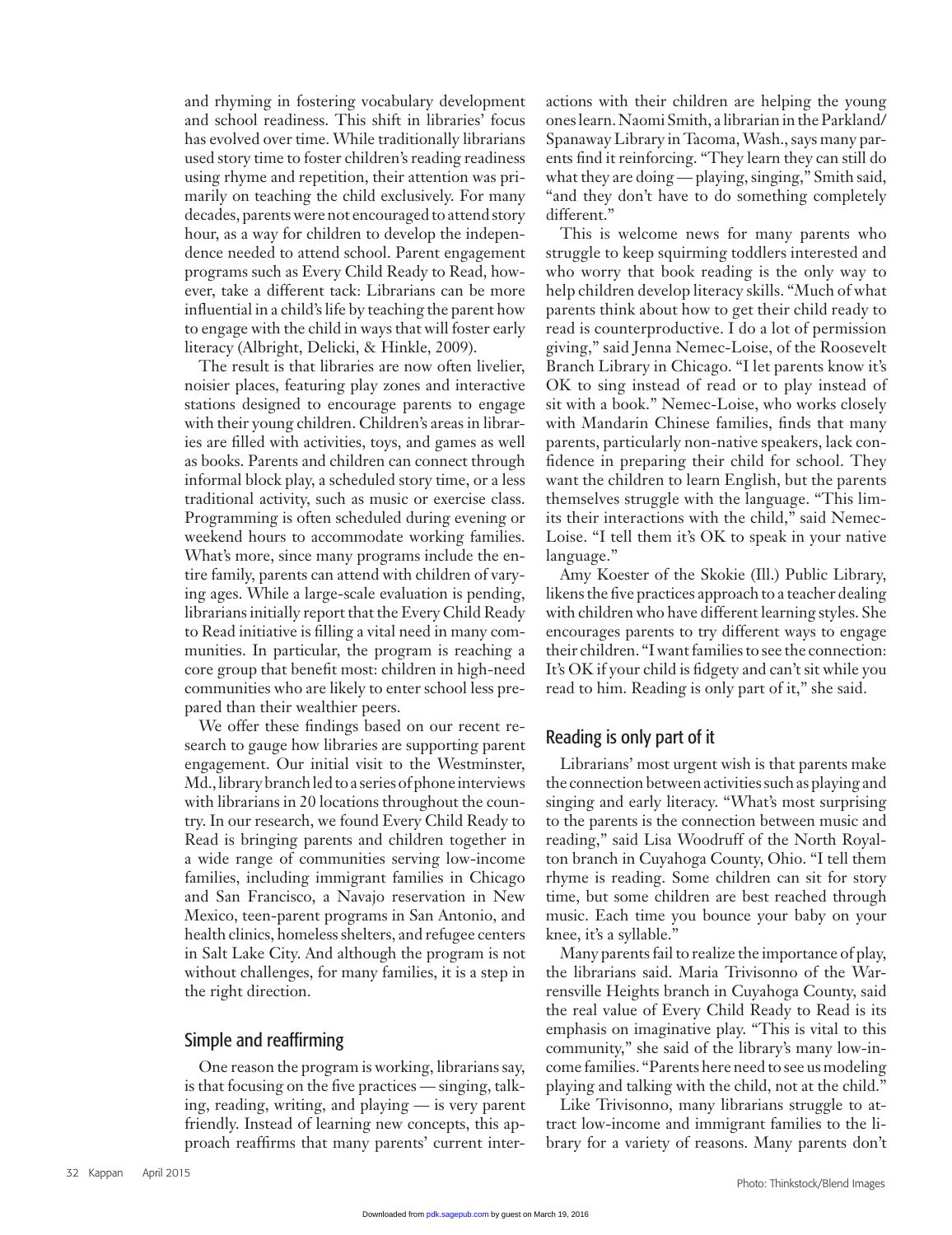Every Child Ready to Read is reaching children in high-need communities who are likely to enter school less prepared than their wealthier peers.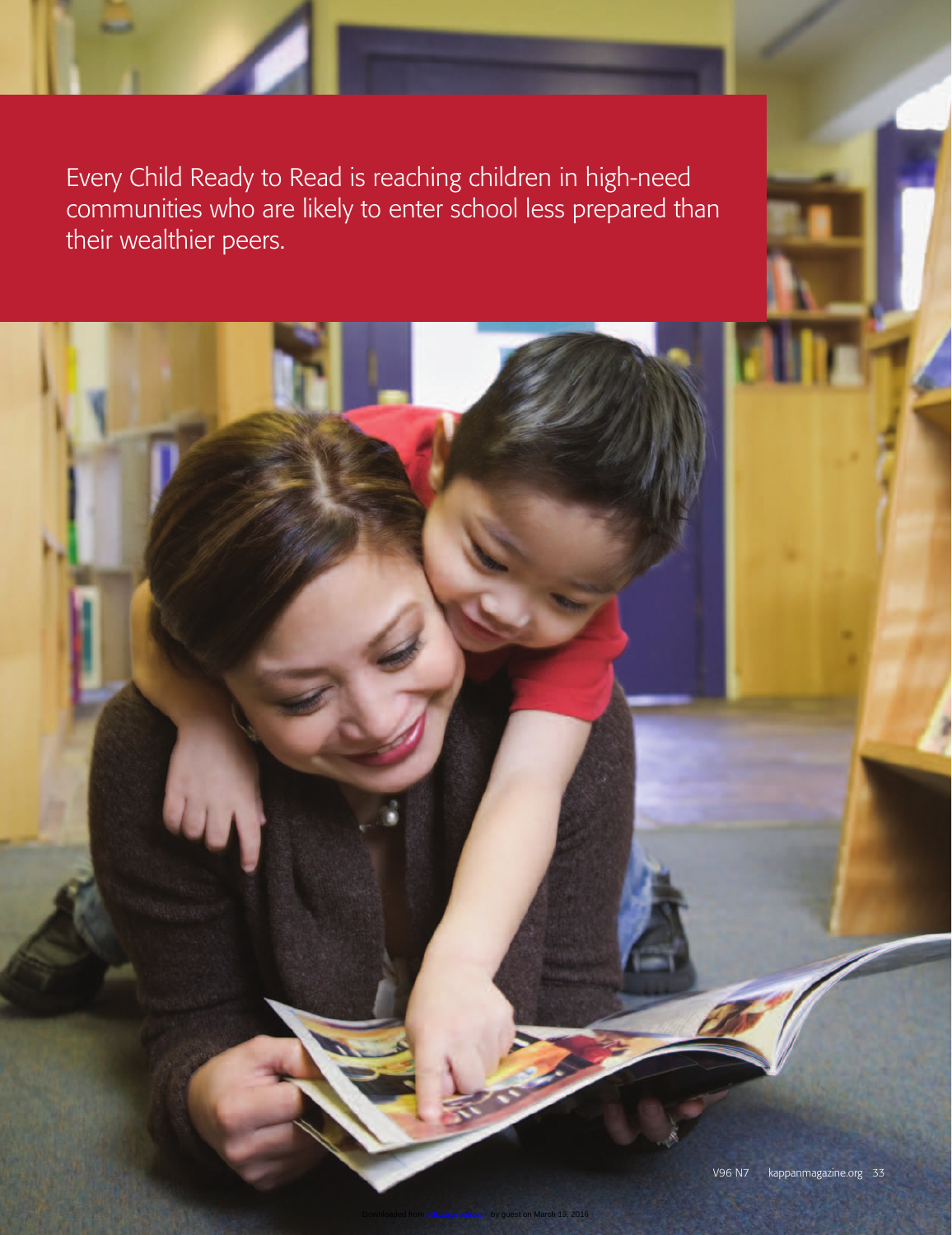Every Child Ready to Read encourages parents to interact with their children using the five practices of early literacy: singing, talking, reading, writing, and playing.



see the value of bringing a child who can't read to the library. In addition, low-income families are wary of paying fines for overdue materials. Others, particularly illegal immigrants, see the library as a governmental body and fear registering for a library card. In meeting these challenges, many librarians are turning to "stay and play" events or "block parties," which focus on encouraging parents to play with their child, instead of reading books. "I'm noticing the event can't be called a 'story time,' because the parents won't bring children who can't read yet. But if I bill it as 'play time,' they are more likely to come," Trivisonno said. She said the play center, stocked with toys, train set, kitchen set, and blocks is very attractive to parents with young children. "We want to encourage imaginative play because it is a lost art," she said. "We don't want them drilling their kids in the alphabet; we want to teach them to play and talk with their child."

 Initially, many parents are hesitant to interact with their children during these sessions. Weatherly of the Parkland/Spanaway Library holds a bilingual "block party" for Spanish-speaking families on Saturday mornings. In initial sessions, she had to remove chairs in the room to encourage parents to sit on the ground and play with their children. She typically models conversation for the parents and then encourages the parents to do the same. "I'll say to a child, 'what are you building?' Then, I'll ask 'how can you make your tower stronger?' I'll then leave the parent to continue the conversation." After a few mornings of interacting through play, Weatherly hopes to shift the focus. Eventually she'll add in some story reading at the end of the session, where she will model some effective techniques that parents can use when reading to their children.

### Bringing literacy home

Librarians model and encourage parent-child interactions during library visits, but the big goal is for parents to continue the five practices at home. "For kids to read, the environment must be supportive," Nemec-Loise said. "We have to make sure that what teachers and librarians do during the day gets reinforced at home."

An important part of Every Child Ready to Read is giving parents tools to take with them. Lisa Woodruff emphasizes how parents can use daily tasks and routines as important learning times. "Preparing children for success in school does not have to be a struggle," she said. "Parents can make it part of their day, whether it's going to the grocery store or putting a child in the car seat. I tell them, 'Talk to your children about all the things they see. Think